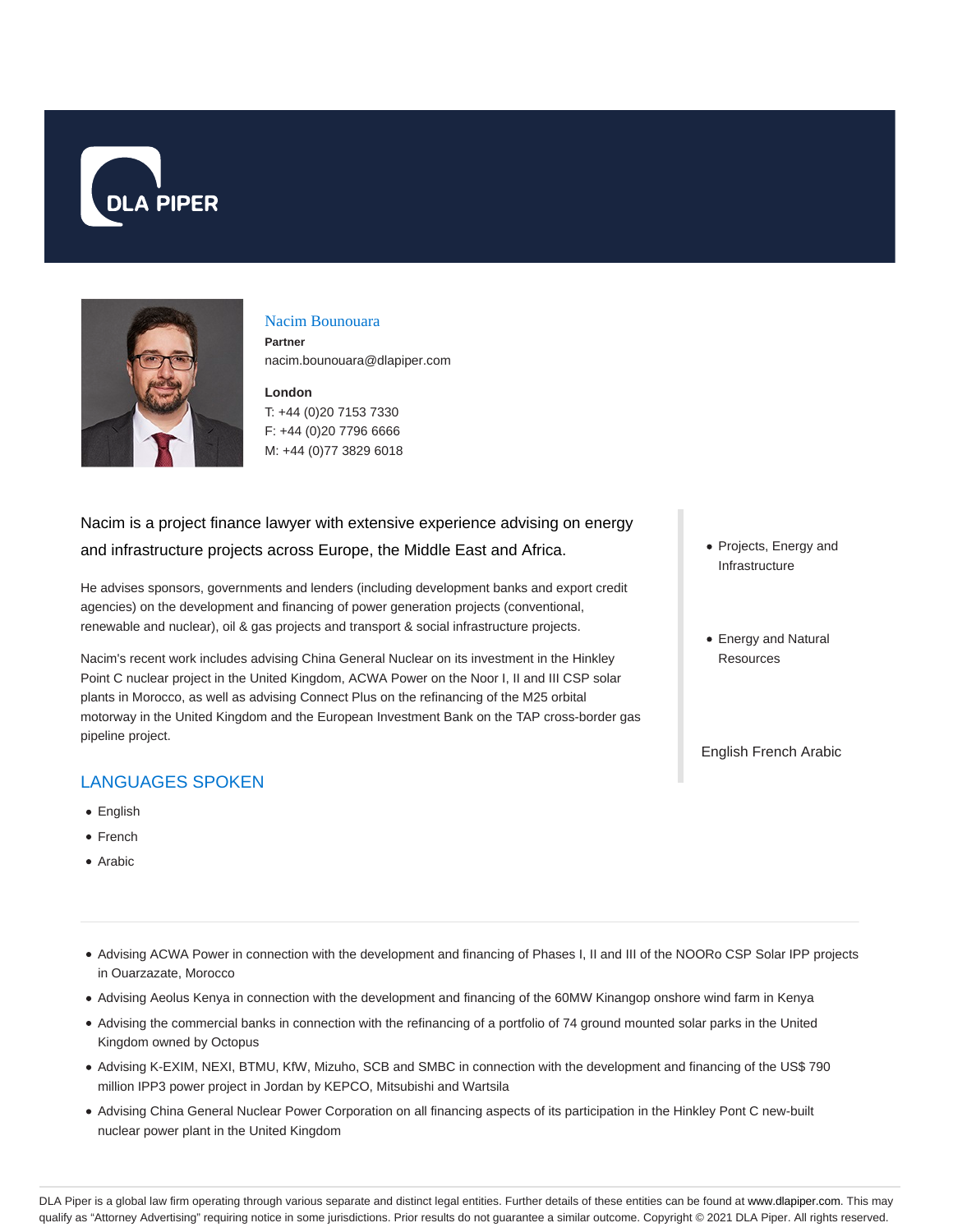- Advising the commercial banks on the development and financing of the Poolbeg Energy from Waste Project in Dublin, Ireland, developed by Covanta
- Advising EIB in connection with the TAP cross-border gas pipeline project
- Advising Connect Plus in relation to the refinancing of the M25 orbital motorway in the United Kingdom involving EIB and a public bond issuance. JBIC, EIB, NEXI and the commercial banks on Phase 2 of the £5.7 billion Intercity Express Rolling Stock Programme in the United Kingdom
- Advising a consortium comprising Astaldi, Göçay, Makyol, Nurol, Özaltın and Yüksel engaged by the Turkish government to deliver the €6.5 billion Gebze-Izmir highway project in Turkey

#### **CREDENTIALS**

## Professional Qualifications

- Solicitor of the Senior Courts of England and Wales
- Avocat admitted to the Paris Bar

## Prior Experience

- 2019 to date, DLA Piper
- 2010 to 2019, Counsel, London based international law firm
- 2007 to 2010, Associate, Paris based international law firm
- 2006 to 2007, Legal Counsel, BNP Paribas Tokyo

## **Education**

- University of Law, London, Qualified Lawyers Transfer Test (QLTT), 2009 2010
- University of Paris II Panthéon Assas, Paris, France, Postgraduate Degree in Banking & Financial Law, 2004 2005
- University of Paris II Panthéon Assas, Paris, France, Postgraduate Degree in Private International Law, 2002 2003

#### INSIGHTS

## **Publications**

**Social Responsibility Risk**

#### 23 July 2021

Social responsibility has now become one of the most important considerations for companies across the globe. Companies are under increased pressure to develop sustainable and responsible business models in light of heightened sensitivity and awareness by both clients and consumers of environmental, social and governance (ESG) issues. The same also applies to project finance stakeholders.

### **NFWS**

**DLA Piper has acted as legal adviser to UK Infrastructure Bank on its first private-sector transaction which relates to the financing of a portfolio of subsidy-free solar projects**

DLA Piper is a global law firm operating through various separate and distinct legal entities. Further details of these entities can be found at www.dlapiper.com. This may qualify as "Attorney Advertising" requiring notice in some jurisdictions. Prior results do not guarantee a similar outcome. Copyright © 2021 DLA Piper. All rights reserved.